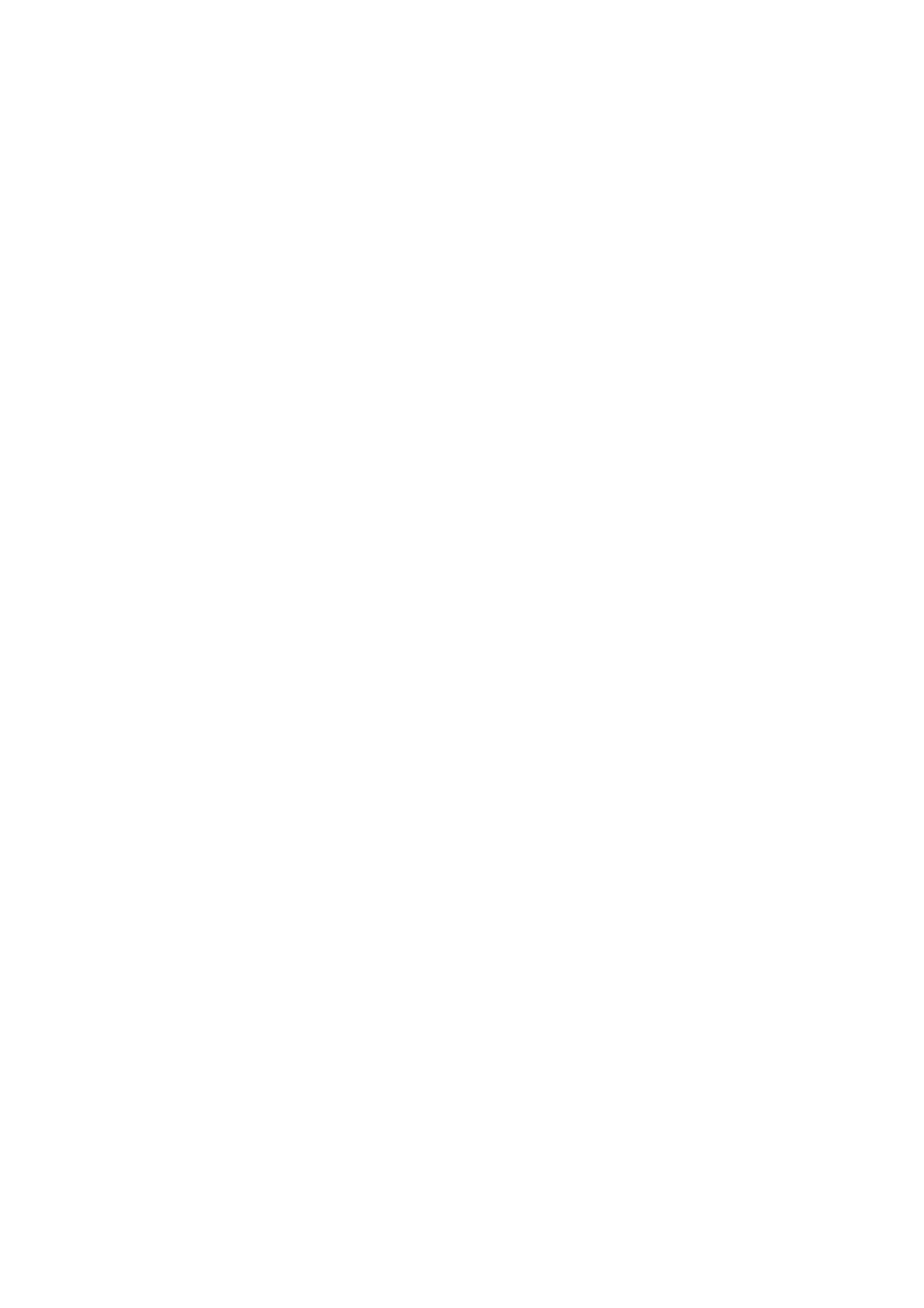# **Table of Contents**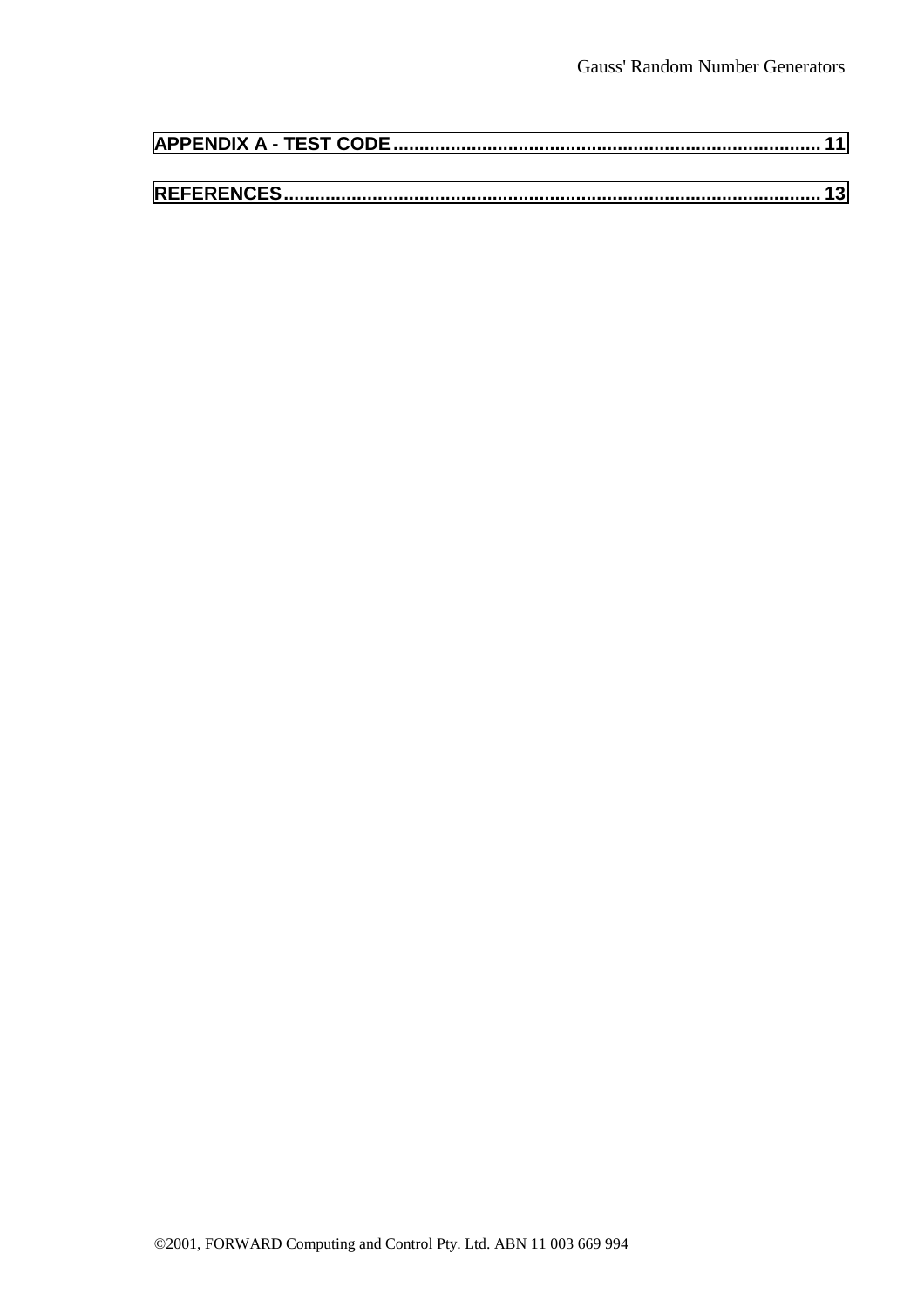# <span id="page-4-0"></span>**Investigation of GAUSS' Random Number Generators**

# **18th June 2001**

# **Introduction**

This paper reports on the tests of the random number generators provided in Gauss V3.6. Gauss V3.6 contains two random number generators:- a slightly revised version of the linear congruential one tested by Vinod(Vinod 2000), rndi, and a new recur-with-carry generator, rndkmi. The new generator, rndkmi, passes all the DieHard tests (Marsaglia 1996) and has period of greater then 108888 and dimension of greater than 920. It is recommended that rndkmi be used whenever random numbers are required.

The outline of this report is:-

A brief introduction to random number generators will be given together with a discussion of the period of a random number generator and necessity of testing random number generators. This will be followed by a description of the DieHard suite of test (Marsaglia 1996). Then the two random number generators provided in Gauss V3.6 will be described and the results of the DieHard suite presented. This will be followed by a discussion of the results. Appendix A contains the Gauss code used to generate the input data for the DieHard tests.

# **What do we mean by a "Random Number"**

It is still being debated exactly what a random sequence of numbers is. Computers use pseudo-random number generators (RNGs), which although not truly random have the desired properties of a sequence of random numbers. In fact, in the interests of reproducibility of results, deterministic methods are preferable.

The generally accepted qualities desired by RNGs are (Ripley, 1990)

- i) be reproducible from a simply specified starting point.
- ii) have a very long period.
- iii) produce numbers which are a very good approximation to a uniform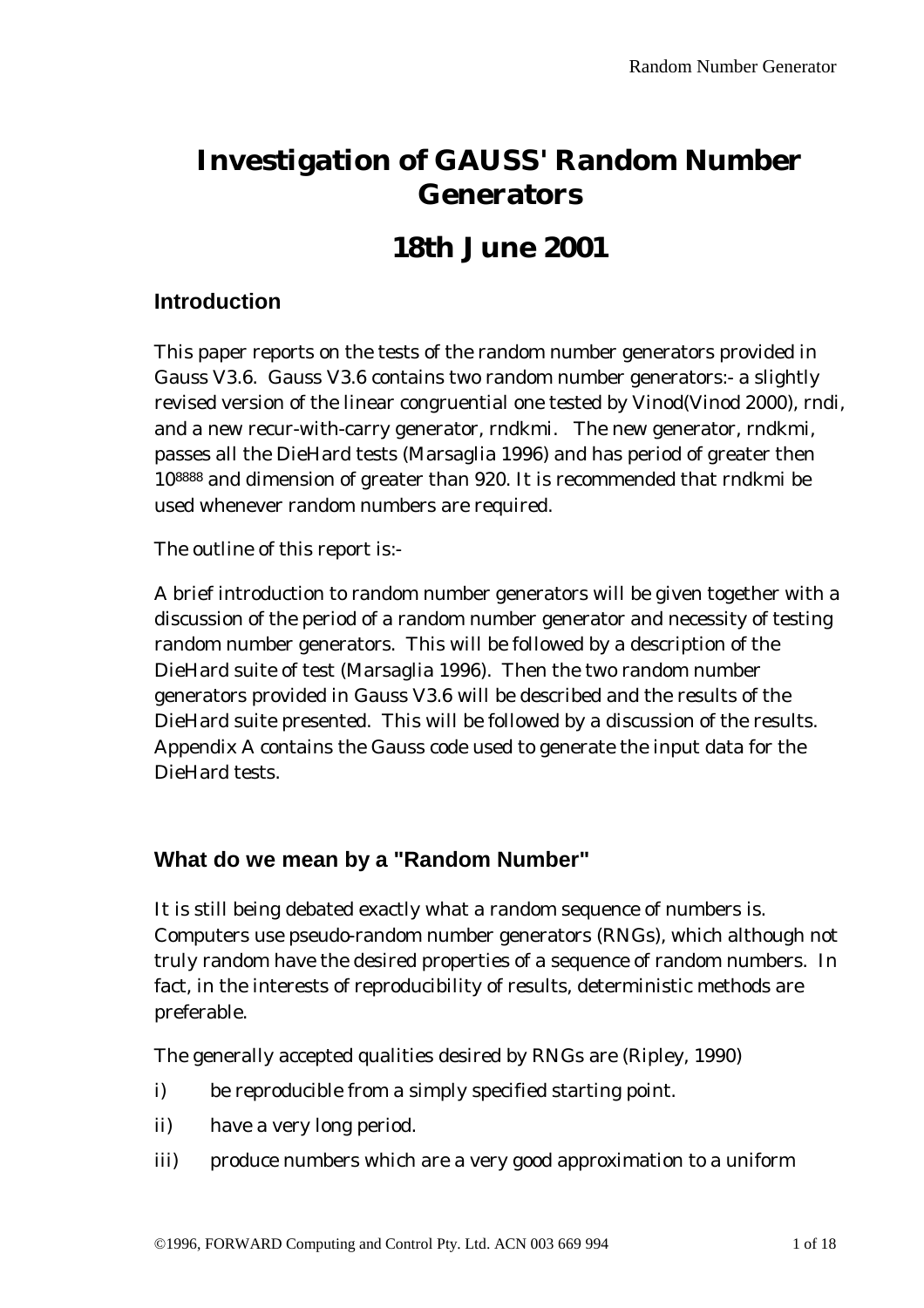distribution.

<span id="page-5-0"></span>iv) produce numbers very close to independent output in a moderate number of dimensions.

The output of a RNG is usually a sequence of 32- or 64-bit integers. There are two ways to view such sequences of numbers. The first, is to consider them as truncations of real numbers in the range (0,1), with a uniform distribution. The second is to view the sequence of integers as a sequence of random bits. Which view one takes depends on the use to which the sequence is being put. Does the sequence represent random positions on a line, or a sequence of coin tosses?

Ideally, a RNG should cater for both these uses. However, viewing the output as a random sequence of bits is more demanding as all the bits of each integer, even the 'least significant', are equally important. This can be seen in several cases of RNGs which pass tests viewing the sequence as truncations of random real numbers in (0,1), but fail bit-stream tests as the less significant bits of the 'random' integers are not very random at all.

# **Period of Random Number Generators**

Almost all RNG's are (more or less) *cyclic* (or periodic). That is to say, they will output a sequence of integers which repeats itself exactly after a number of steps. The length of the part which is repeated is called the *period* of the sequence. To be precise, if we have a sequence  $x(1)$ ,  $x(2)$ ,  $x(3)$ ,.... which is periodic with period k, then  $x(n+k) = x(n)$  for all n greater than 1. Many generators also have a small leading 'tail' of integers which do not form part of the repeating part of the sequence. In this case  $x(n+k) = x(n)$  once n is larger than the length of the 'tail'.

It is essential that the period of the generator be larger than the number of random numbers to be used. Modern applications are increasingly demanding longer and longer sequences of random numbers, for use in Monte-Carlo simulations and 'boot-strap' methods for example. Some methods require not only millions of random numbers, but billions. Generators with a small period of only 231 or 232 are therefore of limited use.

## **Tests of Random Number Generators**

Good pseudo-random number generators are hard to design, and the literature is littered with RNGs which appeared good at the time, but were later found to fail even the most simple of tests. It is therefore desirable to test the suitability of a RNG with as many tests as possible.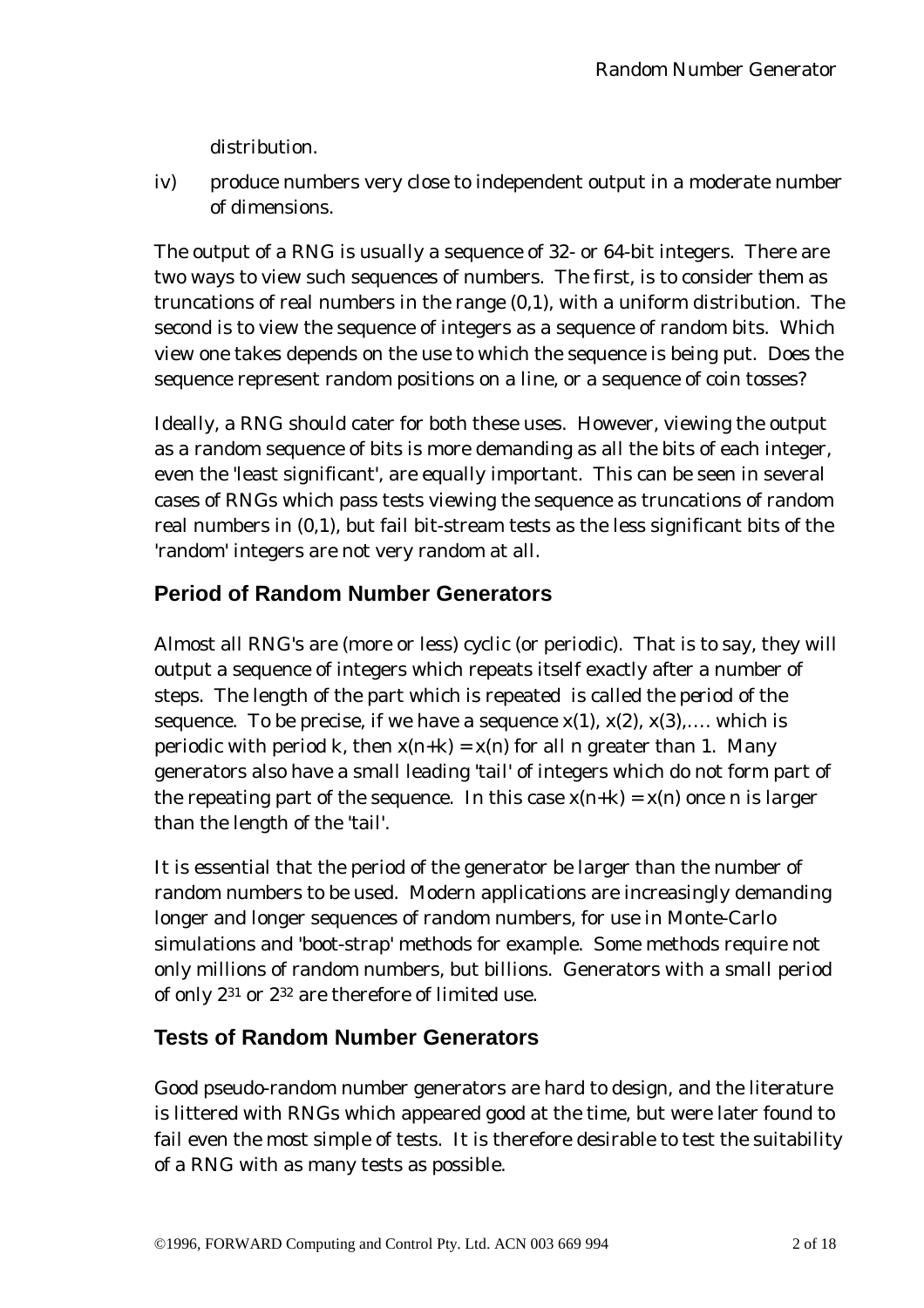<span id="page-6-0"></span>Most hard RNG tests require some advanced probability and statistics theory, as well as some difficult calculations. It is therefore difficult to perform such tests on ones own. Fortunately, a quite comprehensive suite of RNG tests, called DIEHARD, have been provided by George Marsaglia (Marsaglia 1996).

The underlying statistical tests are of three basic types:

- i) a number calculated from the random stream should fit a given distribution, and can be converted into point in a uniform [0,1] distribution (a p-value) by applying the inverse distribution. A large number of such p-values is calculated and a Kolmogorov-Smirnov test (see below) is performed to determine if they are collectively uniform  $[0,1)$ .
- ii) a number calculated from the random stream should fit a given distribution which has a small number of possible values. A large sample of such numbers is calculated and a chi-squared test performed to determine how well the sample fits the expected distribution.
- iii) the numbers calculated from the random stream should have an expected distribution, so a probability value is found as a single value, or a likelihood ratio test is performed on a sample.

In some tests the sequence of calculated values is not independent, but has a known covariance matrix. In these case the results are transformed into an independent sample of another distribution before applying one of the above tests.

# **The Kolmogorov-Smirnov test**

The Kolmogorov-Smirnov(K-S) test tests if a set of p-values has been sampled from a [0,1) distribution. The result is a probability value in the range 0 to 1.

A p value result near 1 indicates that this set of p-values is too good to be true. For example the set 0.2, 0.4, 0.6, 0.8 (the numbers are too evenly spread). A p value result near 0 indicates that the numbers are unlikely to be from a uniform [0,1) distribution. For example 0.8, 0.8, 0.81, 0.81 … 0.98, 0.98 (the numbers are clumped together). For further information and an on-line calculation of this test see <http://www.physics.csbsju.edu/stats/KS-test.html>

# **Description of the DieHard Test Suite**

We now list the 18 tests in the DieHard suite and briefly describe what each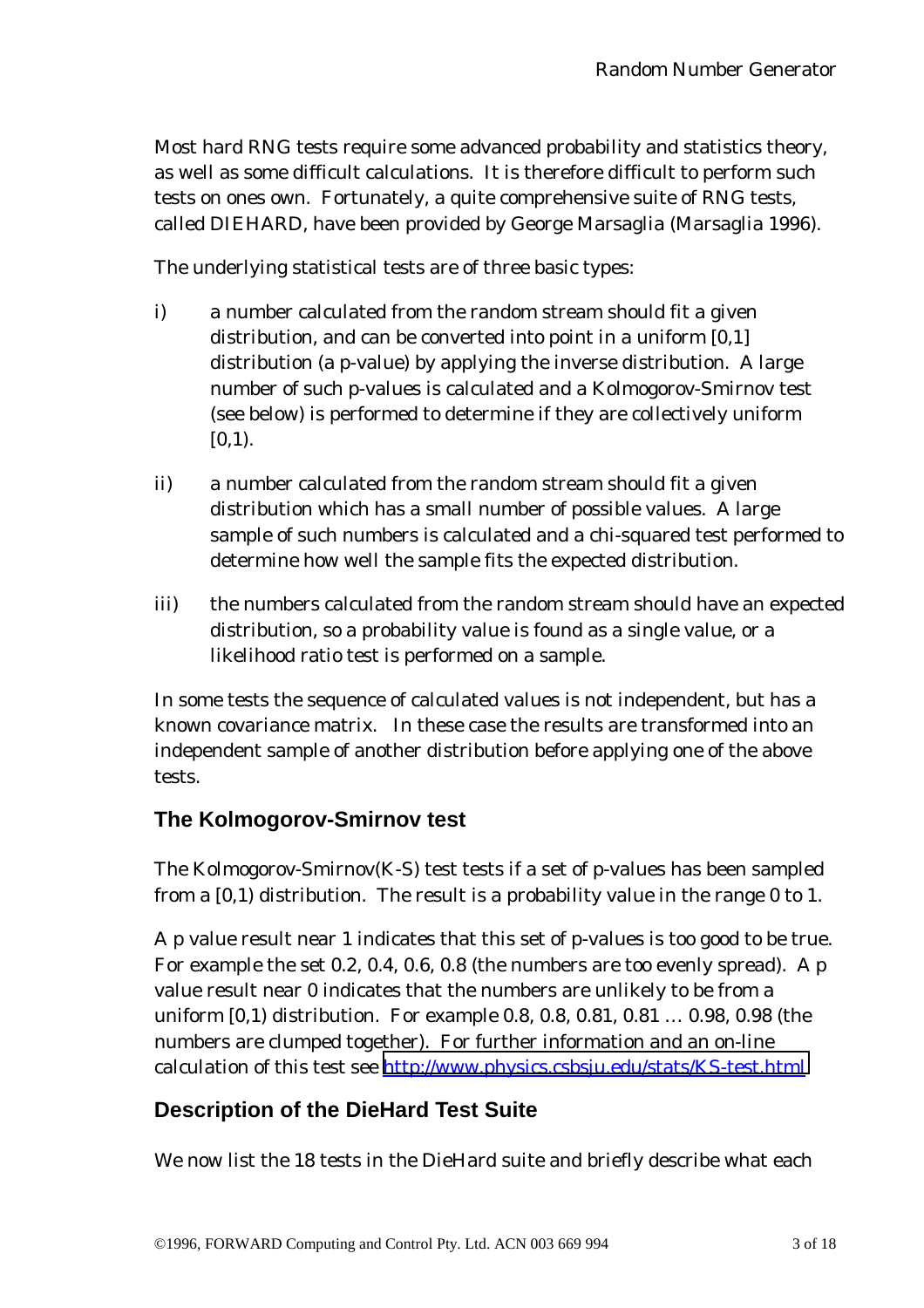<span id="page-7-0"></span>one does.

Tests 1 to 11 consider the output as a stream of bits.

#### **1. BS: Birthday spacings test**

Choose m birthdays in a year of n days. If j is the number of values occurring more than once in the list of birthdays, then j has an asymptotic Poisson distribution with mean  $m^{3/(4n)}$ . This test uses  $n = 2^{24}$  and  $m = 2^9$  so the mean should be  $2^{27}/2^{26} = 2$ . A sample of 500 j's is taken and a chi-squared test used to find a p-value (using test type ii) from above). This p-value is computed using bits 1-24, 2-25, … and 9-32, and a K-S test performed on these p-values.

## **2. OPERM5: Overlapping 5-permutation test**

Tests magnitude ordering of numbers. Each set of five consecutive integers can be in any one of 120 = 5! different size orderings. A sequence of 1,000,004 integers are used to get 1,000,000 sets of 5. As these sets overlap, the sample must be transformed by the inverse of the covariance matrix before a likelihood ratio test may be performed (test type iii) ).

#### **Binary Rank tests**

These tests measure the coverage of an N-dimensional cube using the columns of a matrix as axes. If the rank is the same size as the matrix, eg 31 for the first test, then you can get to any point in the cube using these axes. The likely values for the ranks are precalculated and the actual values compared to these using the chi-squared test (test type ii) ).

#### **3. Binary Rank test (31x31)**

The leftmost 31 bits (all but the last bit) of 31 integers are used to form a 31x31 binary matrix. The rank of this matrix is between 0 and 31 (but ranks less than 28 are rare and so combined). A sample of 40,000 is taken and a chisquared test performed on the ranks (test type ii) ). This test thus uses  $40,000*31 = 1,240,000$  integers, and ignores the lowest bit.

#### **4. Binary Rank test (32x32)**

As in the previous test, 40,000 ranks are calculated and a chi-squared test performed (test type ii) ). This uses 1,280,000 integers.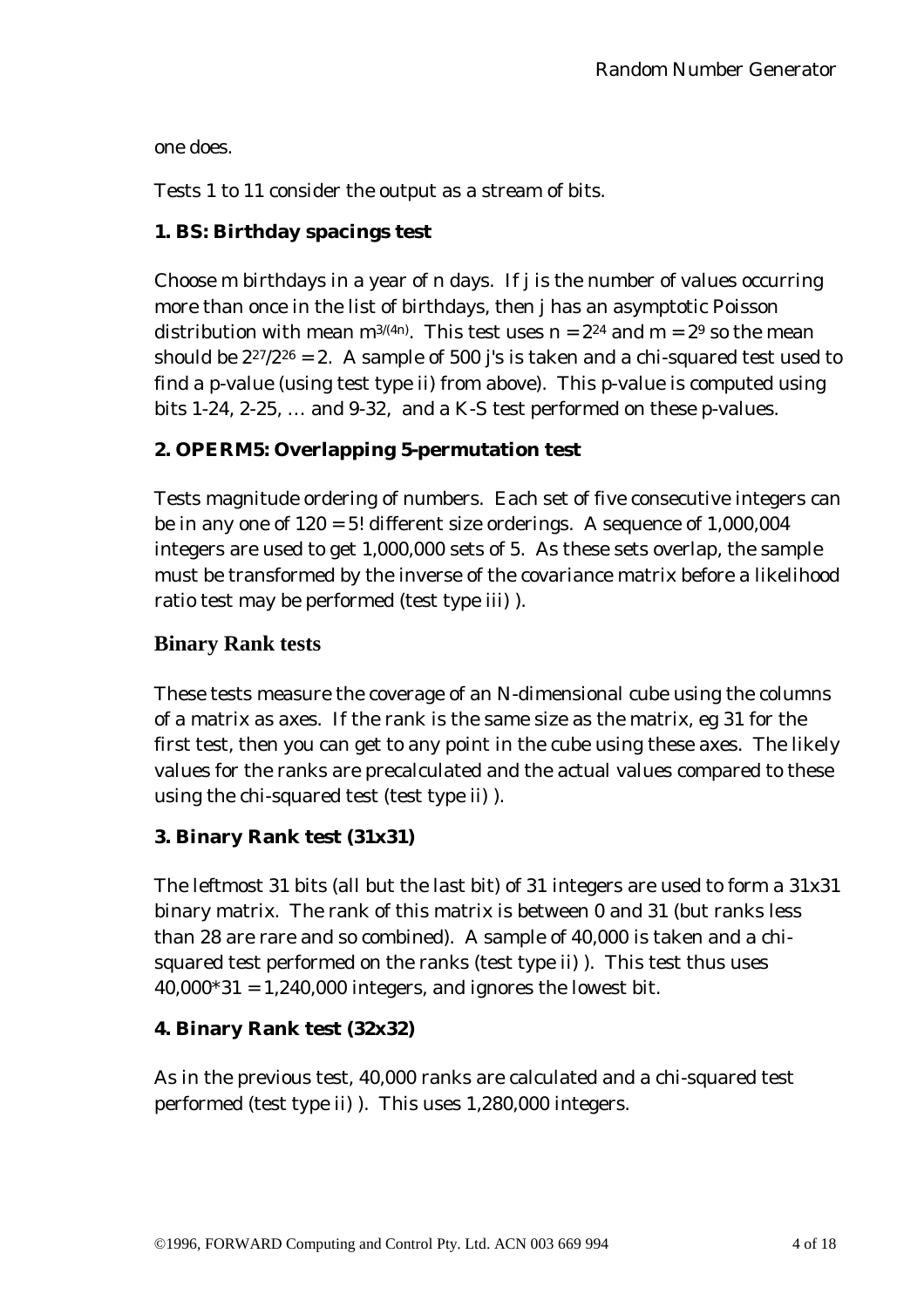## <span id="page-8-0"></span>**5. Binary Rank test (6x8)**

8 bits are selected from 6 random integers to form a 6x8 binary matrix. The ranks of 100,000 such matrices are calculated and a chi-squared test performed (test type ii) ). This uses  $100,000*8 = 800,000$  integers.

# **Sparse Occupancy Tests**

The next few tests are all "sparse occupancy" tests on the bitstream. It relies on pre-calculating the probability that a given number of spaces will be empty.

## **6. Bitstream test (20bit words)**

The file is viewed as a stream of bits. Each (overlapping, offsetting one at a time) sequence of 20 consecutive bits is taken to be a 20-bit word. A total of 221 overlapping words are taken and the number j of missing 20-bit words should be (very close to) normally distributed with mean 141,909 and sigma 428. This is converted to a uniform [0,1) p-value and the test is repeated 20 times before a K-S test is applied to the p-values (test type i) ).

## **7. OPSO Overlapping pairs sparse occupancy test**

A selected 10 bits from each integer are used to get a stream of letters from an alphabet of 1024 letters. From a stream of  $2^{21}+1$  letters,  $2^{21}$  overlapping 2 letter words are considered and the number of missing words counted. This number should be very close to normally distributed, with mean 141,909 and sigma 290, and a p-value is calculated (test type i) ). This test is performed using bits 1-10,  $2-11, \ldots$  23-32 of the first  $2^{21}+1$  integers in the test file.

## **8. OQSO Overlapping Quadruples-Sparse occupancy test**

Overlapping four letter words from an alphabet of 32 letters (5 bits) are taken. The number of missing words is almost normal with mean 141,909 and sigma 295, so a p-value is calculated (test type i) ). Note that the sigma (standard deviation) is experimentally determined. This test is performed on bits 1-5, 2-6,  $\ldots$  28-32 of the first  $2^{21}+3$  integers.

## **9. DNA**

Overlapping 10-letter words from an alphabet of 4 letters (2 bits) are taken. The number of missing words is almost normal with mean 141,909 and sigma 290, so a p-value is calculated (test type i) ). Note that the sigma (standard deviation) is experimentally determined, correct to three places. This test is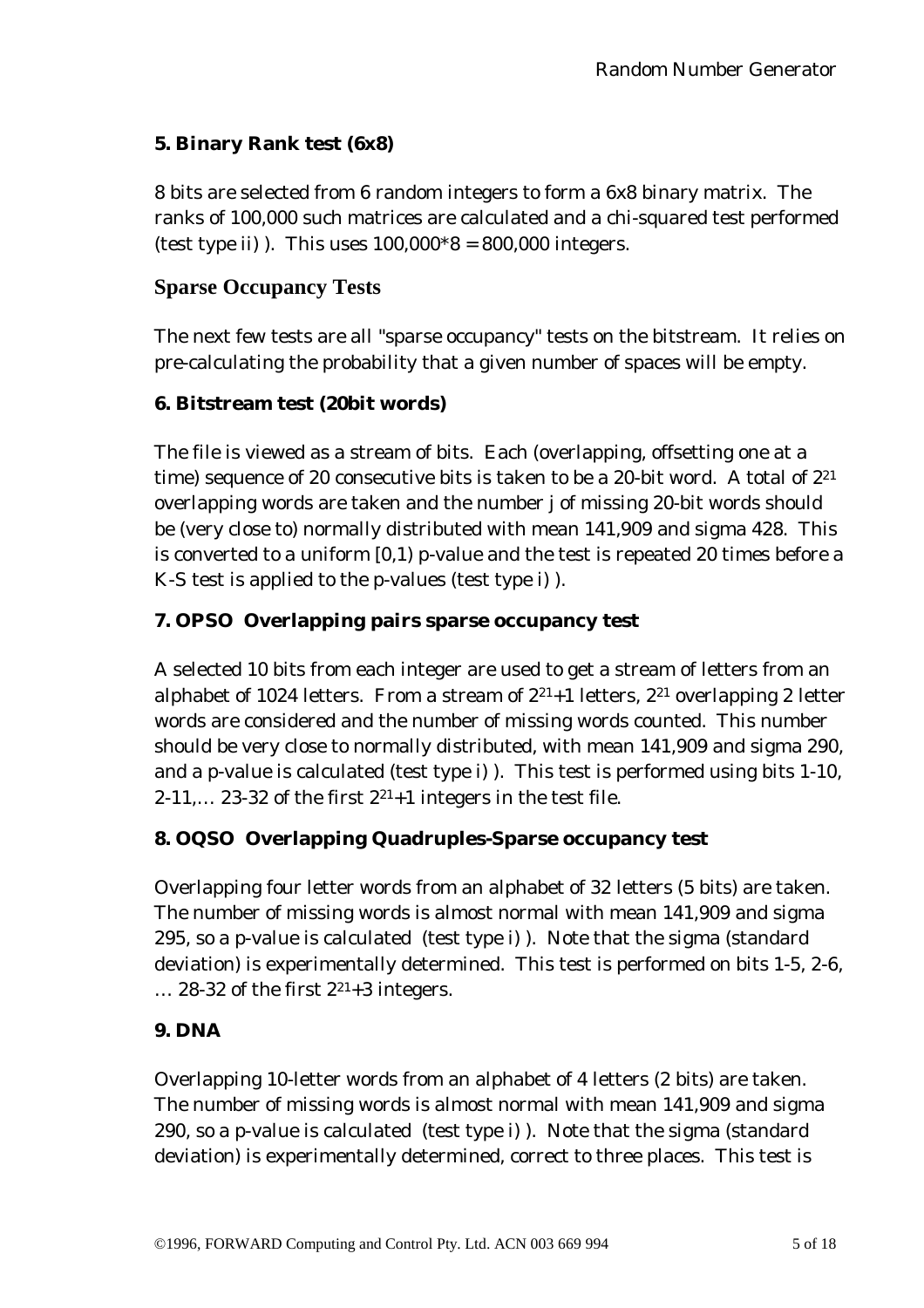<span id="page-9-0"></span>performed on bit 1-2, 2-3,  $\dots$ , 31-32 of the first  $2^{21}+9$  integers.

## **Occurrences of 1's and 0's**

The next two tests focus on the occurrence of 1's and 0's in each byte.

#### **10. Count the 1's test (in each byte)**

The number of binary 1's in each byte of the file is counted to give a sequence of letters from an alphabet of size 5  $(A=0,1,2 \text{ B}=3 \text{ .. } D=5 \text{ E}=6,7,8)$ . Overlapping words of length 5 and of length 4 are taken and the frequencies recorded. After transforming by the weak inverses of the covariance matrices a chi-squared test may be performed (test type ii) after transformation).

#### **11. Count the 1's test (in each byte) each byte separately**

The number of binary 1's in a specified 8 bits are taken from each integer (bits 1-8, 2-9, … , 25-32) of the file is counted to give a sequence of letters from an alphabet of size 5 (A=0,1,2 B=3  $\ldots$  D=5 E=6,7,8). Overlapping words of length 5 and of length 4 are taken and the frequencies recorded. After transforming by the weak inverses of the covariance matrices a chi-squared test may be performed (test type ii) after transformation).

For the remaining tests, the leading (most significant) bits are most important, and the trailing bits less important.

#### **Dimensional Correlations**

The next three tests look for 2 and 3 dimensional correlations.

#### **12. Parking Lot test**

Cars of radius 1 are randomly parked in a 100x100 square. If there is a crash when attempting to park the car then we try again until it fits. Experimentation indicates that after 12,000 attempts at parking, the number of cars parked is normally distributed with mean 3523 and sigma 21.9. This gives a p-value (test type i) ), and the test is performed 10 times before a K-S test is performed on the p-values.

#### **13. Minimum Distance test**

Choose 8000 random points in a square of side 10000. If d is the minimum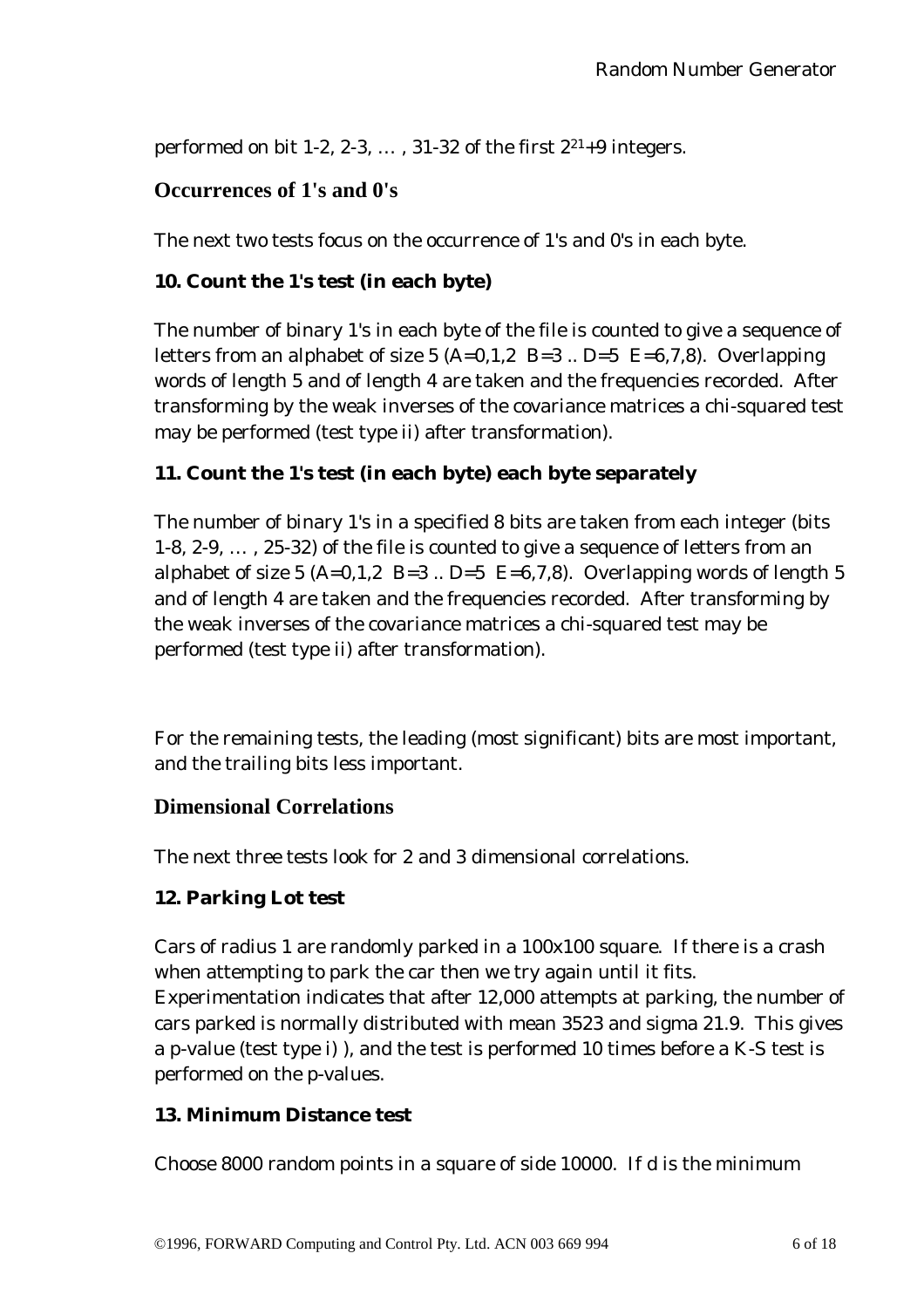<span id="page-10-0"></span>distance between points then d<sup>2</sup> should be exponentially distributed with mean .995. Thus 1-  $exp(-d^2/0.995)$  should be uniform  $[0,1)$  (test type i)). After calculating 100 such p-values, perform a K-S test.

#### **14. 3d Spheres**

Choose 4000 random points in a cube of side 10000. Calculate the minimum distance between points and cube it. This number should be exponential with mean 30 (experimentally determined), giving rise to a p-value (test type i) ). Find 20 such p-values and perform a K-S test.

#### **Miscellaneous tests**

#### **15. Squeeze test**

The integers are floated to get uniform  $[0,1)$  numbers. Starting with  $k = 2^{31}$ count the number of times  $k = \text{ceiling}(k^*U)$  must be performed before k is reduced to 1, where U are the random floating point numbers in [0,1). The expected distribution of counts is known, so after finding 100,000 such counts a chi-squared test is performed (test type ii) ).

#### **16. Overlapping sums test**

Float the integers to get a sequence  $U(1)$ ,  $U(2)$ , ... of uniform  $[0,1)$  variables. The overlapping sums  $S(1) = U(1) + ... + U(100)$ ,  $S(2) = U(2) + ... + U(101)$ , ... are almost normal with a known covariance matrix. A linear transformation of the S's gives a sequence of independent standard normals which are then converted to uniform variables for a K-S test (test type i) ). The p-values from 10 such K-S tests are together given a K-S test (test type i) ). This test looks for short "cycles" in the high order bits. Cycles will give rise to approximately evenly spaced p-values which will fail the K-S tests. The combination of the two tests just extends the size of the cycle that can be detected.

#### **17. Runs test**

Counts the number of runs up and runs down for sequences of 10,000 [0,1) variables. The covariance matrix for runs up and runs down is well known, so a chi-squared test may be performed to obtain a p-value (test type ii) ). This is done 10 times and a K-S test performed on the p-values. The whole test is then repeated. This uses 200,000 integers.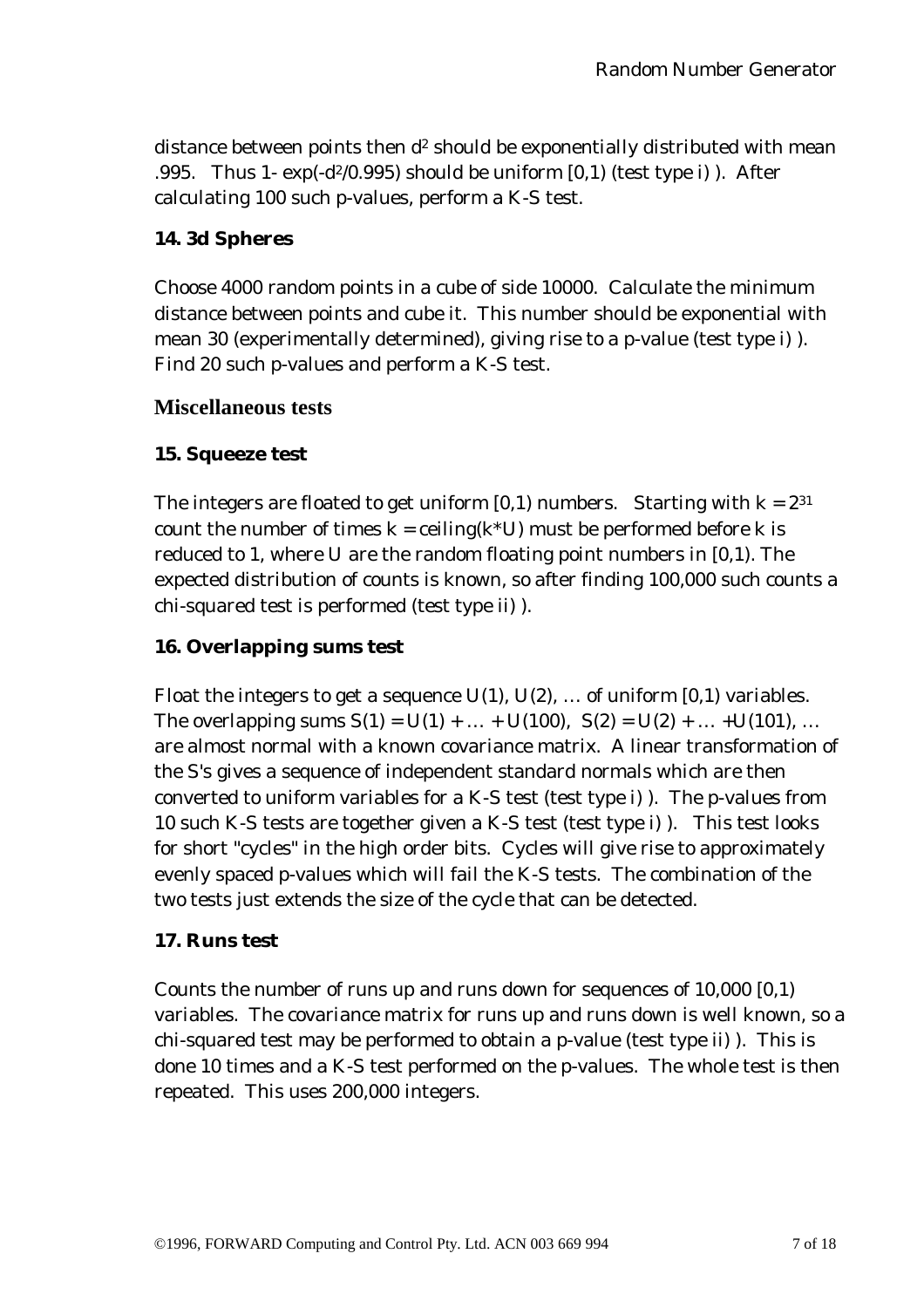## <span id="page-11-0"></span>**18. Craps test**

Each integer is divided and multiplied to give a dice roll: 1,2,3,4,5 or 6. With these dice rolls 200,000 games of Craps are played and the number of wins as well as the number of throws for each game is counted. The p-value for the number of wins is calculated, and a chi-squared test is performed on the number of throws per game (test type ii) ).

# **Random number generators in GAUSS V3.6**

Gauss V3.6 provides two random number generators:- rndi and rndkmi.

## RNDI

```
rndi is a linear congruent type random number generator. That is
      new_seed = (a * seed + c) % mm is 232 (it was 231-1 in the DOS version).
```
This type of random number generator has three know failings:-

i) the maximum period is  $2^{32}$ -1 which is too short for many of today's uses.

ii) the lower order bits produces by this type of generator are not random. However in previous versions of Gauss only floating point numbers in the range [0,1) were generated so this failing was not so serious.

iii) when used as a source of points in an N-dimensional cube, the points tend to cluster on plains as the number of dimensions is increased (see Marsaglia 1968 and 1972 and Knuth 1980 p 91).

## RNDKMI

rndkmi is an implementation of the "Monster" random number generator proposed by Marsaglia (Marsaglia 2000). It is a "recur-with-carry" type generator with an extremely long period.

Recur-with-carry generators (which include subtract-with-carry as a special case) create each new value of the sequence as a linear combination of the previous r values:

 $x_n = a_1 x_{n-1} + a_2 x_{n-2} + ... + a_r x_{n-r} + carry \mod b$ where the carry is the number of multiples of b dropped when reducing the previous linear combination to lie in the range 0 to b-1.

The period of these generators is the order of b (except for the two trivial seed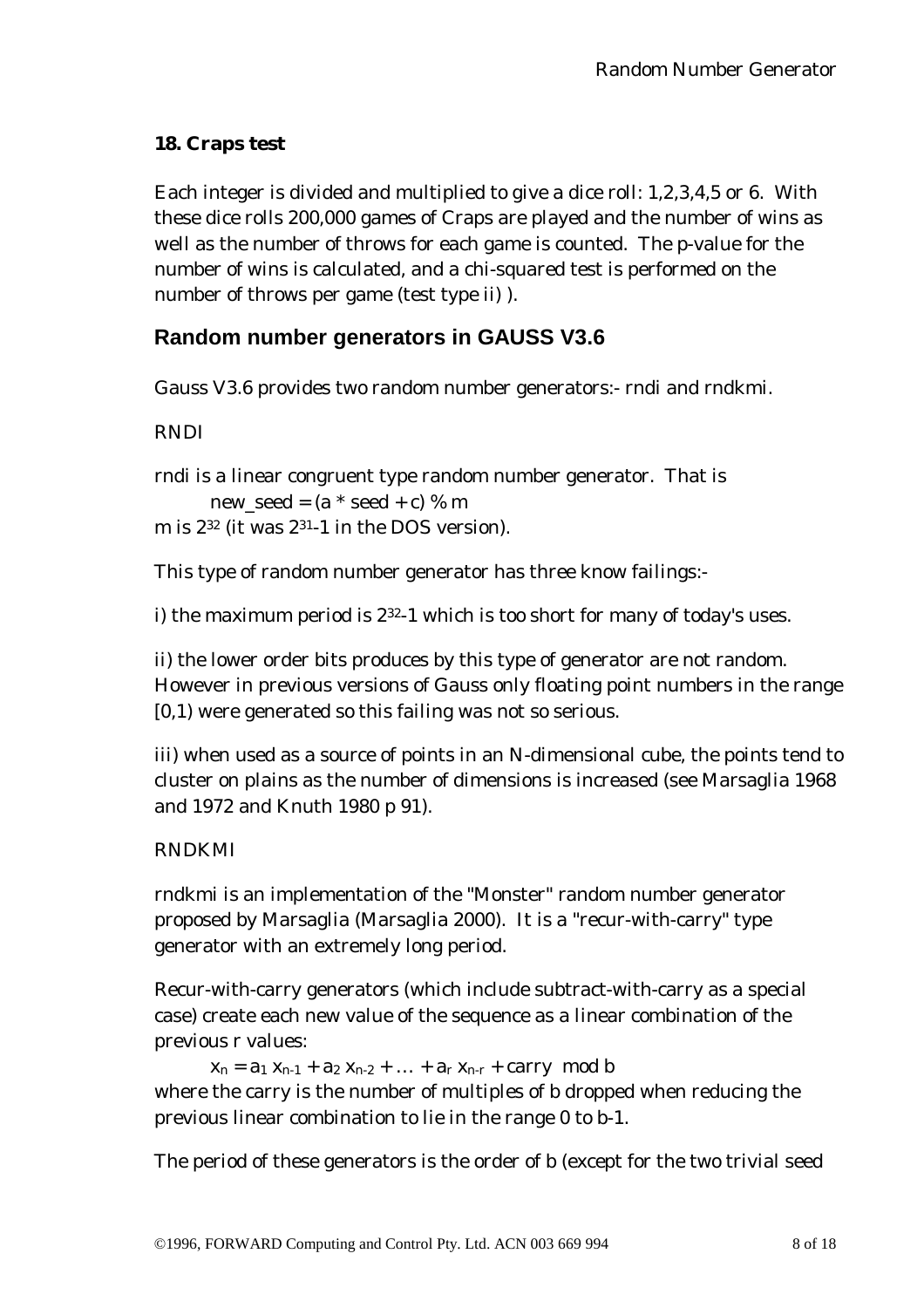<span id="page-12-0"></span>sets  $0, \ldots, 0$  and  $a_1 + a_2 + \ldots + a_r - 1$ ,  $b-1$ ,  $b-1, \ldots, b-1$ .

The dimension of such a generator is r. If we break our sequence into blocks of r integers and use each block to plot a point in an r-dimensional cube then the points will random.

Marsaglia has devised a simple, fast, "recur-with-carry" type generator which has a period of about 108859 and dimension of 920.

Experience with generators of this type with shorter period has shown poor performance on some of the DieHard tests. However the huge period of this generator makes such (suspected) failings invisible on 'small' samples of only millions or billions of integers.

The initialisation of this generator requires 920 random numbers. Marsaglia recommends initialising it using the KISS (Keep It Simple Stupid) random number generator, which combines three simple generators and seems to pass all current tests. The KISS generator has a period of about 1041.

The KISS generator itself requires 6 initial values. In order to simplify the use of rndkmi all but one of these values was set to those values suggested by Marsaglia (Marsaglia 2000). The only initial seed is the input to the 3-shift shift-register generator of the KISS generator. For any non-zero seed this 3 shift shift-register generator as a period of 232-1

Finally, the output of Marsaglia's "Monster" recur-with-carry generator can be further improved adding the outputs of the KISS and the Monster which gives a period of greater than 108888 and ensures a sequence of random numbers at least as good as the Monster or KISS taken separately. This combination also extends the dimension of the generator to greater than 920.

# **Results of Tests for GAUSS V3.6**

The two random number generators provided in Gauss V3.6 were tested. The following table summarises the results of each test where P is Pass and F is fail.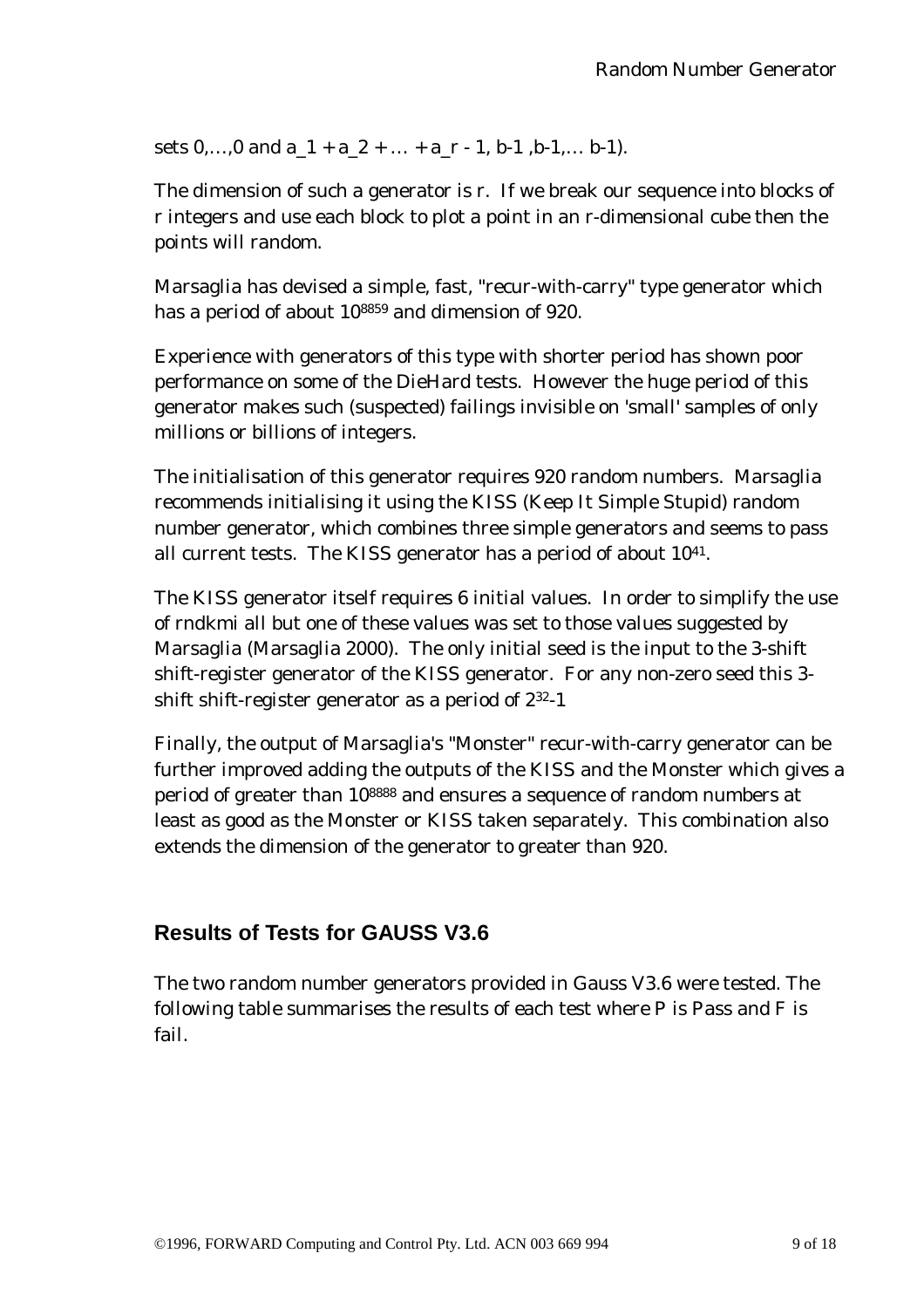|                                | Rndi                                               | RndKMi                                  |
|--------------------------------|----------------------------------------------------|-----------------------------------------|
| <b>Birthday Spacing</b>        | $F*$ (bits 8-31 and 9-32)<br>gave p-value 1.00000) | $\mathbf P$                             |
| Overlapping 5's                | $F^*$ (one test gave p-<br>value 0.999993)         | $\mathbf P$                             |
| Binary rank 31x31              | P                                                  | $\mathbf P$                             |
| Binary rank 32x32              | $\mathbf{P}$                                       | $\mathbf P$                             |
| Binary rank 6x8                | $F^*$ (bits 17 to 32 give<br>p-values of 1.000000) | $\mathbf P$                             |
| <b>Bitstream</b>               | $\mathbf{F}$                                       | $P^*$ (one test out<br>of 20 was 0.003) |
| <b>OPSO</b>                    | F (bits 3 to 32)                                   | $\mathbf P$                             |
| <b>OQSO</b>                    | $F$ (bits 6 to 32)                                 | $\mathbf P$                             |
| <b>DNA</b>                     | F (bits 9 to 32)                                   | $\mathbf P$                             |
| Count the 1's (steam of bytes) | $\mathbf F$                                        | $\mathbf P$                             |
| Count the 1's (selective bytes | F (bits 16 to 32)                                  | $\mathbf P$                             |
| Parking Lot                    | $\mathbf P$                                        | $P^*$ (one test out<br>of 10 was 0.005) |
| Minimum distance               | $\mathbf{P}$                                       | $\mathbf P$                             |
| 3d spheres                     | $\mathbf P$                                        | P                                       |
| Squeeze                        | ${\bf P}$                                          | $\mathbf P$                             |
| <b>Overlapping sums</b>        | $\mathbf P$                                        | $\mathbf{P}$                            |
| Runs                           | ${\bf P}$                                          | ${\bf P}$                               |
| Craps                          | ${\bf P}$                                          | ${\bf P}$                               |

As explained by Marsaglia (Marsaglia1996) occasional p-values near 0 and 1 are to be expected, here Pass means the p-value was between 0.01 and 0.99. When a test really fails p-values of 0 or 1 to six digits are recorded.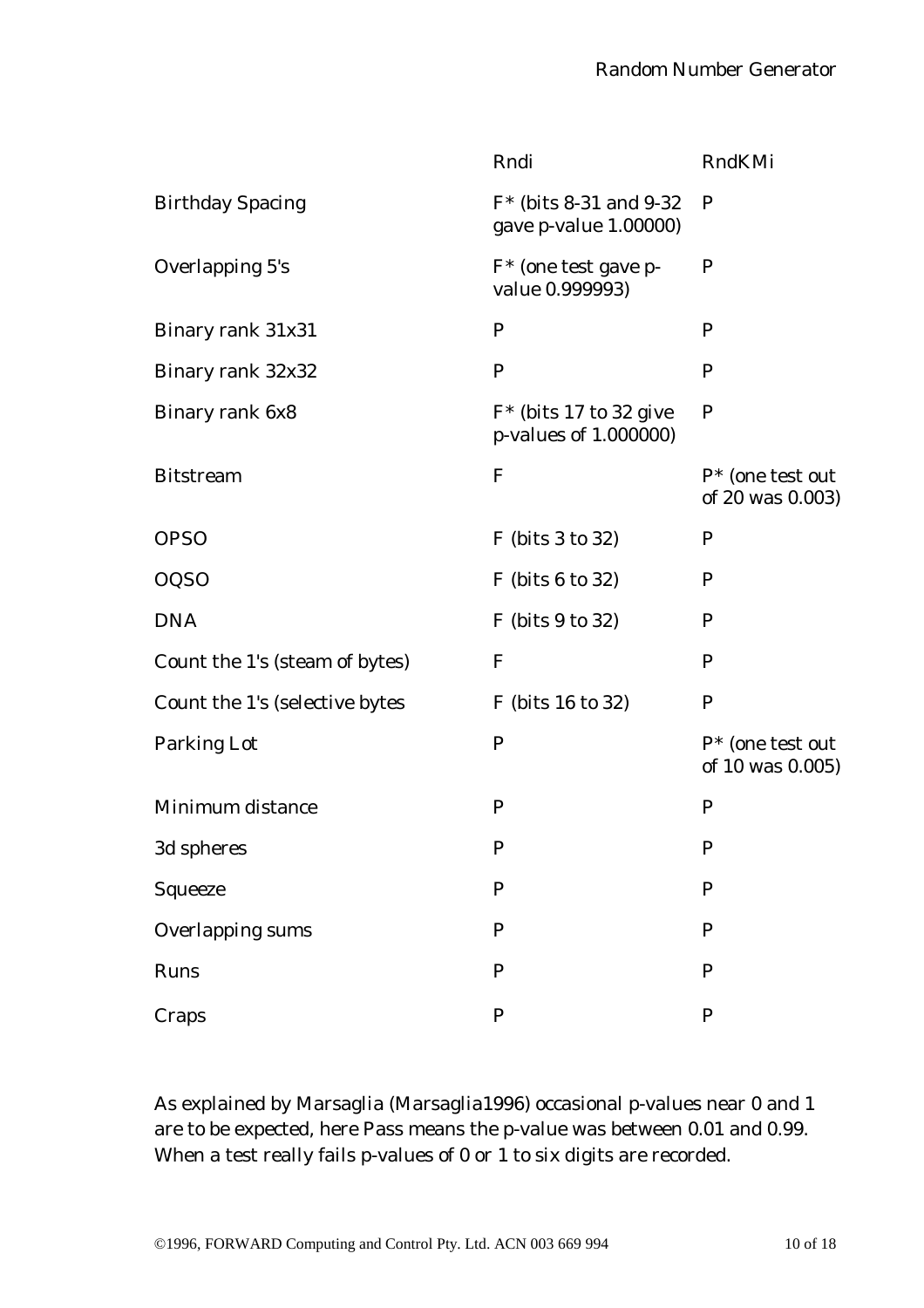# <span id="page-14-0"></span>**Discussion of the Results**

In both tests the integer output of the random number generator was used. This integer output function is new to Gauss V3.6 and gives the user access to the raw bits generated by the random number generator. In previous versions of Gauss only the floating point numbers [0,1) were available.

These tests indicate that RNDI produces acceptable random real numbers for small sample sizes in [0,1) but is not suitable as a source of random bits due to the non-randomness of the low order bits. The maximum period of RNDI is 232- 1 which is too small for many of today's uses. Another problem with RNDI is that when it is used as a source of points in an N-dimensional cube, the points tend to cluster on plains as the dimensions is increased (see Marsaglia 1968 and 1972 and Knuth 1980 p 91).

On the other hand the RNDKMI passes all the DieHard tests and appears to be suitable for all purposes. It has a period of greater then 10<sup>8888</sup> and dimension of greater than 920. One problem of a generator like this, with such a long period, is that it is possible to get results much closer to 1 and 0 in the normal course of use. So occasionally the DieHard results for this generator give p-values close to 1 or 0. In these cases, generate further sets of random integers for DieHard to process and then apply the K-S test to the set of results.

It is recommended that rndkmi be used whenever random numbers are required.

# **Appendix A - Test Code**

The following Gauss program was used to output the test file needed by DieHard.

```
/* Generate random numbers and convert to text hex */
inteller = 1;/* if set to non-zero ascii output arranged so that asc2bin
** produces bin in lsb first as required by DieHard on Intel PCs
** if set zero ascii is in lsb
*/
/* need 80Mbits */
inc = 4096*2;m = 0;newstate = 1; /* starting state for Kiss-Monster */rndseed 1; /* starting state for original random number generator */
```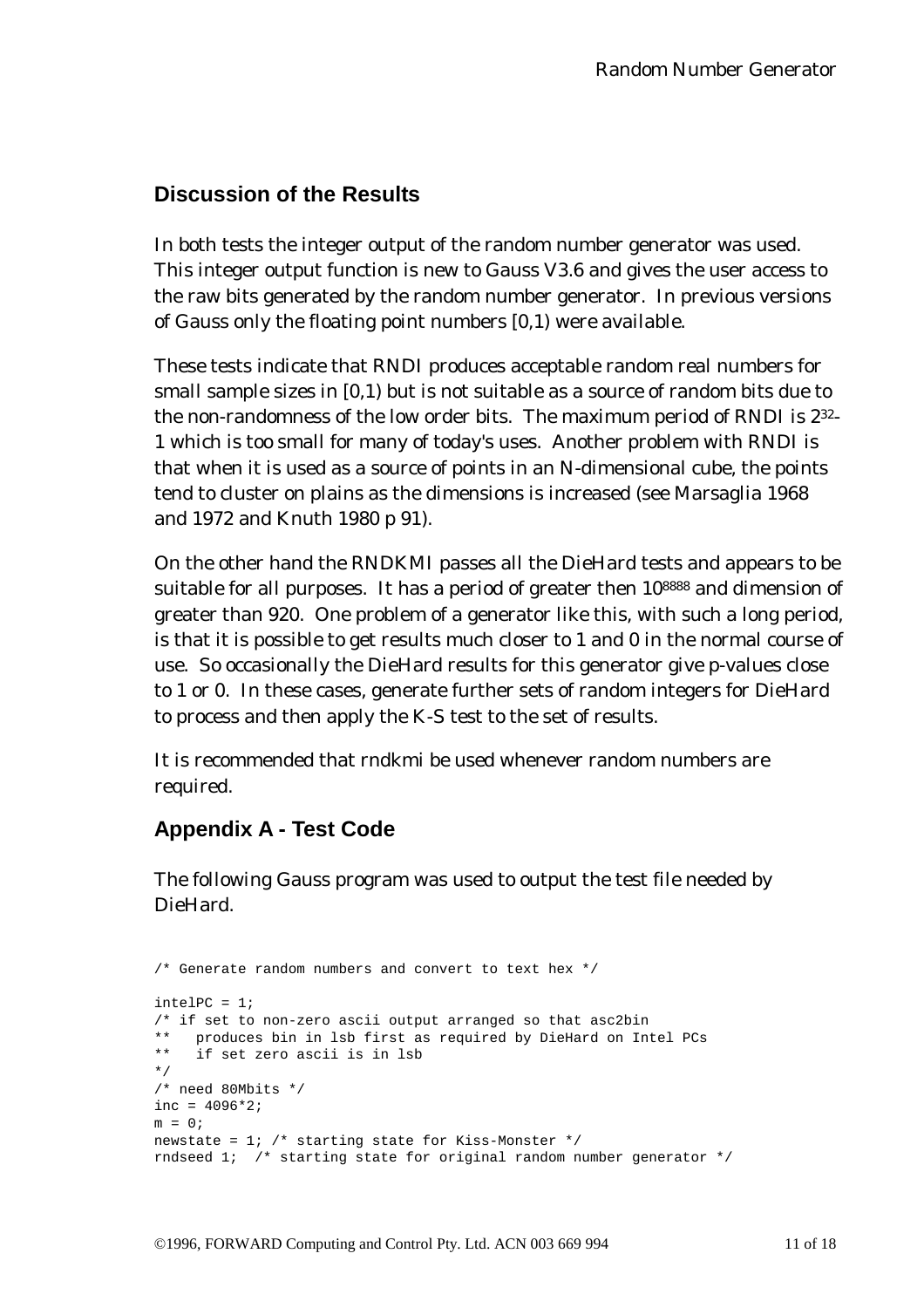```
print "Writing up to 40 ";
screen on;
output file=km.txt reset;
do while m<40; /* 10 numbers per line so 400 in this loop */
    /* choose one of the following lines for
    ** either the original random number generator rndi
    ** or the new Kiss-Monster random number generator
    */
    /* \{y, newstate\}=rndKMi( inc, 10, newstate); */ /* Kiss-Monster */
    y = rndi(inc, 10); /* original random number generator rndi */
    m = m+1;output off;
   format /rd 2,0;
    print m;;
   hex = {"0","1","2","3","4","5","6","7","8","9","A","B","C","D","E","F"};
   format /sa 0,0;
   screen off;
   output on;
    for k (1, rows(y), 1);
       for j (1,10,1);
           a = y[k, j];hexStr = "";
           hexByte = "";
           for i (1,4,1);
            r = a % 16;
             a = (a-r)/16;hexByte = " " $+hex[r+1];
            r = a %16;
             a = (a-r)/16;hexByte = " " $+hex[r+1] $+ hexByte;if intelPC;/* ascii is msb first */
                 hexStr = hexByte $+ hexStr;
             else;
                hexStr = hexStr $+ hexByte;
             endif;
            endfor;
            print $hexStr;;
        endfor;
        print;
    endfor;
   output off;
    screen on;
endo;
output off;
screen on;
print;
```
The DieHard results were produced by

i) modifying the above Gauss program to select either the new Kiss-Monster random number generator (rndKMi) or the original linear congruent random number generator (rndi) and then running the program using Gauss V3.6.13 Windows version. This produces a text output file km.txt.

ii) The ASC2BIN.EXE program supplied with DieHard was then used to produce a binary file (km.out) from the text file km.txt